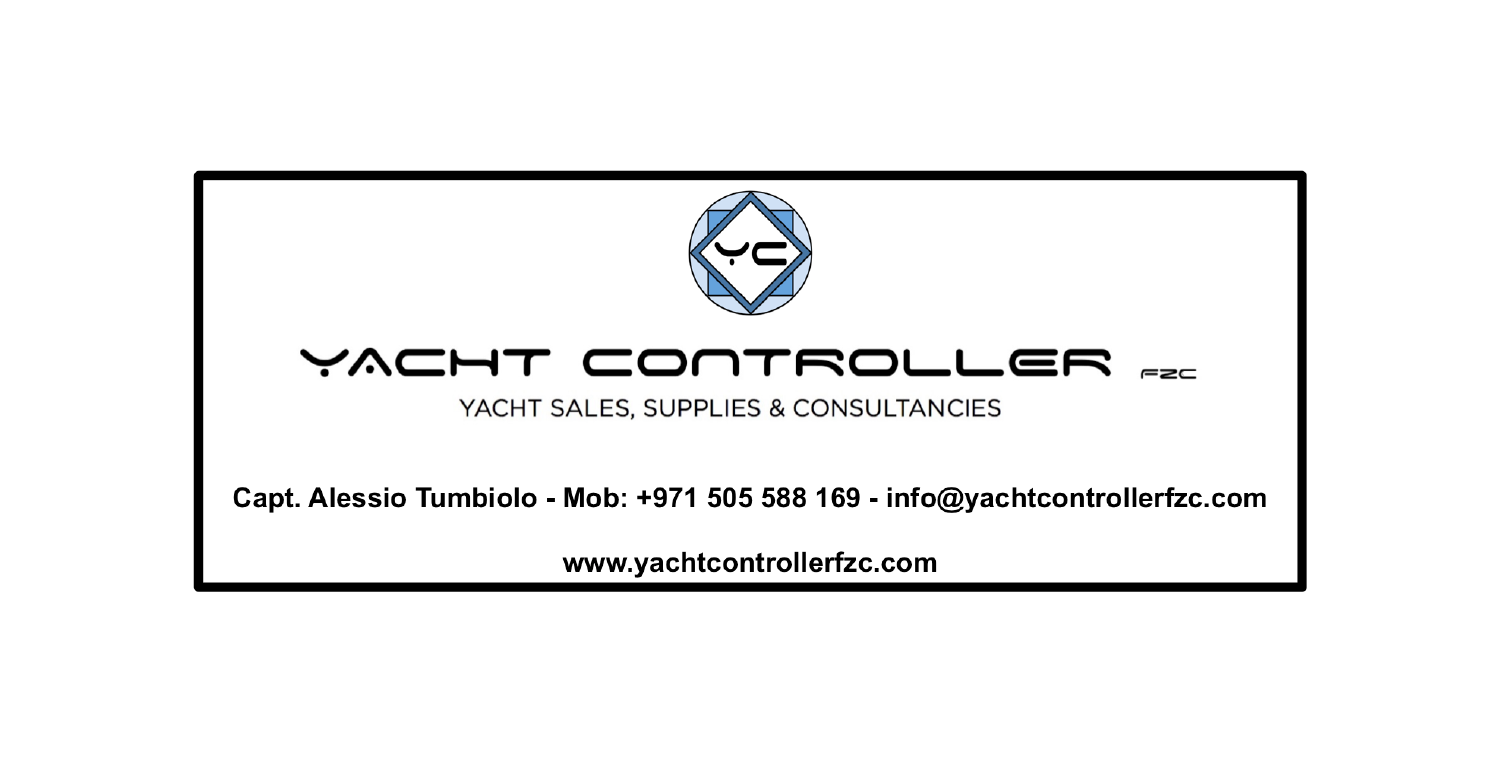

The product as illustrated and its technical specifications are subject to modification without notice. Yacht Controller S.r.L. accepts no liability for unavailable products or product models.<br>This catalogue is for interna

# **CONTROLLER**

**YACHT CONTROLLER S.r.l.** 

Headquarters and Factory: Via Bellini 31/33 - 20095 Cusano Milanino (MI) Italy Tel. +39 02-6131001 - Fax +39 02-66400086

### Sales office:

Via del Castillo 17 - 18038 Portosole Sanremo (IM) Italy Tel +39 0184-501688 - Fax +39 0184-599594 **www.yachtcontroller.it - info@yachtcontroller.it**

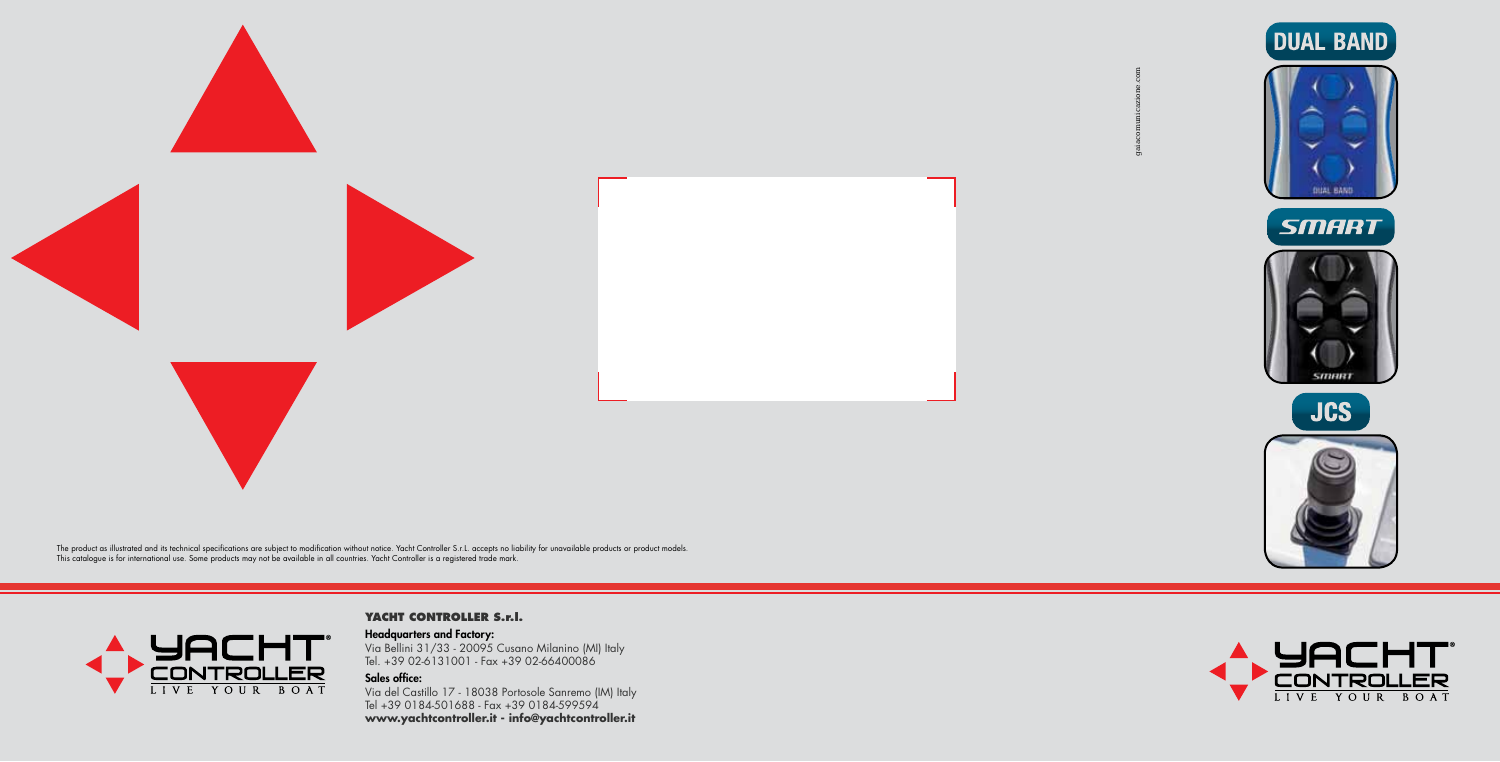## The company

Created to develop innovative advanced technology products for safer and more enjoyable boating, Yacht Controller S.r.l. is now an undisputed leader in its field, all over the world.

Yacht Controller products are designed with our great passion for the nautical world, for customers who more and more, every day, are asking for technological innovations to make their time on board more enjoyable. Thanks to our experience in electronics via our associated companies in the Microfin Group, Axiomtek Italia and Micro Device (world leaders in industrial computers and automation), over a brief period Yacht Controller S.r.l. has developed and put on sale a range of products of undisputed quality and success.

Our patented product range is CE and FCC certified by the most important international authorities. It comprises wireless radio controls, monitoring systems, LCD displays (some integrated with a PC) and nautical PCs.

Yacht Controller products are sold via an extensive professional sales and assistance network, in Italy and worldwide.

*10) How long does the Dual Band, Smart and JCS Yacht Controller guarantee last for?* The manufacturer ensures a guarantee of 2 years.

#### *11) How much does a Dual Band/Smart/JCS Yacht Controller system cost?*

The cost depends on a number of factors. Firstly the type of commands installed on board (analogue or digital), secondly the number of functions or optional features you wish to have installed.

*12) What is the smallest/largest boat equipped with Dual Band or Smart Yacht Controller?* At present the smallest is 28 feet, while the largest is 155 feet.

#### *13) What is the JCS system and how does it work?*

The JCS system is a joystick system which through the movement of your hand enables the simultaneous activation of engines, bow/stern propellers making mooring simple and precise, through a sophisticated three axis joystick with two buttons for the separate activation of the manoeuvring propellers.

#### *14) What functions does the JCS panel have?*

The JCS panel, which can be installed on the dashboard or fly, has an LCD screen which is visible in sunlight which indicates the activation of the engines and propellers during a manoeuvre, the function mode, the language, the diagnostics, any acceleration and the commands for dropping/raising the anchor.

#### *15) What difference is there between the manual and automatic mode in the JCS system?*

In the automatic mode the engines and propellers will be used at the same time to facilitate even less experienced boat users. In the manual mode you will be able to manage and activate directly the thrusters and engines.

#### *16) I have Dual Band and Smart Yacht Controller. Can I install JCS? I don't have Dual Band or Smart Yacht Controller. Can I install the JCS system anyway?*

If you have already installed Dual Band or Smart Yacht Controller you will just need to update the software of your unit and add a connecter. If you haven't yet installed Dual Band or Smart Yacht Controller you will just need to install a control unit within the dashboard (which in the future can be integrated with the Smart or Dual Band systems and become the receiver) the joystick and the JCS panel.

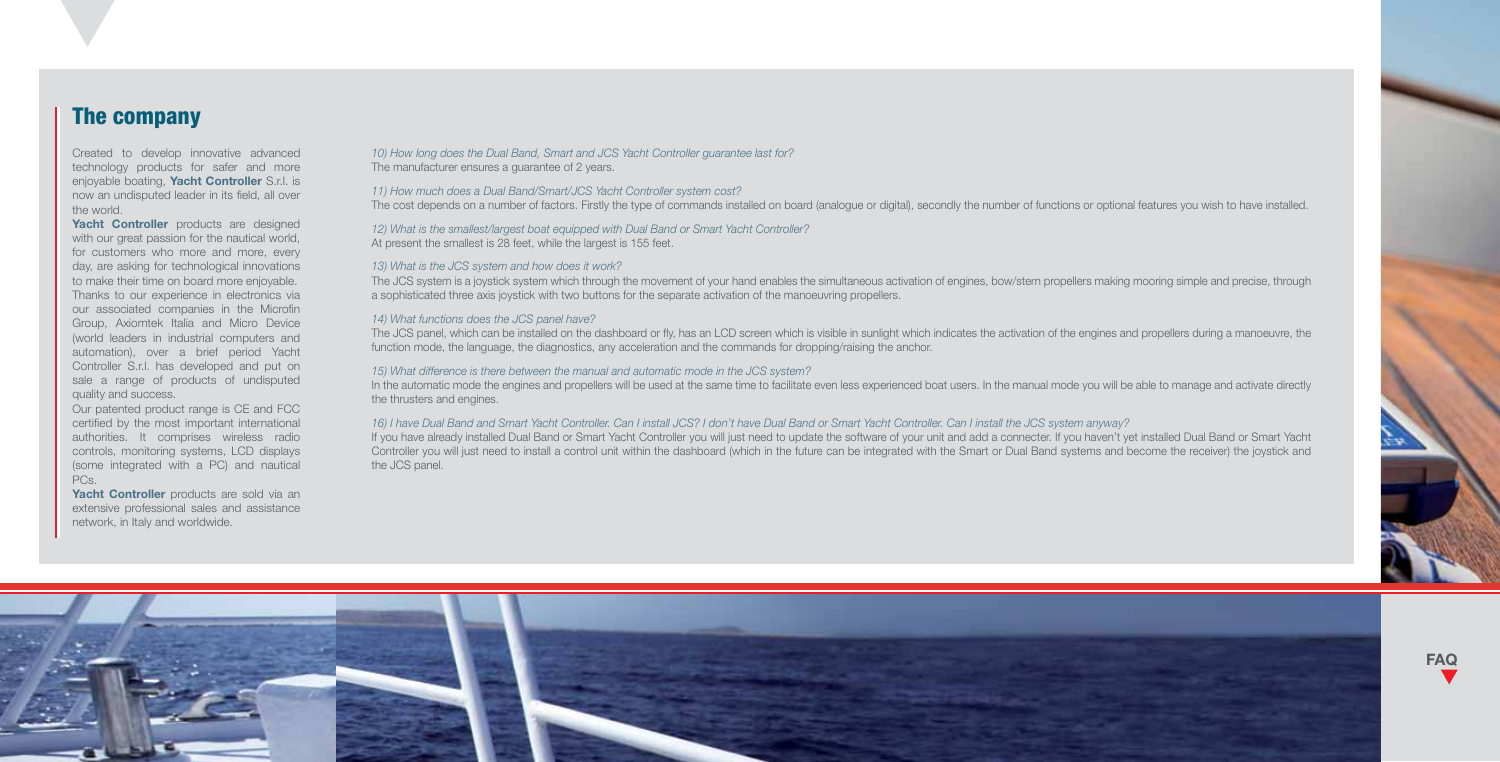## FAQ  $\blacktriangleright$

#### *1) What are Dual Band and Smart Yacht Controller?*

Dual Band and Smart Yacht Controller are wireless systems, comprising a transmitter and a receiver, which enable the person controlling a boat to command the engines the bow or stern propellers and the winch from any part of the boat in complete freedom of movement during the mooring.

#### *2) What is JCS Yacht Controller?*

JCS Yacht Controller is a Joystick system which enables, with a simple movement of the hand, the simultaneous activation of the engines and the bow/stern propellers, thus enabling the boat to be manoeuvred in any direction.

#### *3) Can Smart, Dual Band and JCS Yacht Controller be installed on my boat?*

If the boat has electronic commands then Smart, Dual Band and JCS Yacht Controller can be installed. A technician will be able to advise which Yacht Controller model is right for you on the basis of your electronic commands.

#### *4) How do Dual Band and Smart Yacht Controller work?*

When you action it the transmitter issues an encrypted radio signal to the receiver which then actions the engines, bow/stern propellers or the winch depending on the manoeuvre you wish to carry out.

#### *5) Is it easy to use Dual Band and Smart Yacht Controller?*

Anyone who knows how to use a mobile phone can use Dual Band e Smart Yacht Controller and control his/her boat without any stress and in a completely relaxed manner.

#### *6) How long does it take to install Dual Band, Smart or JCS Yacht Controller?* A standard installation doesn't take any longer than half a day.

*7) What happens if I forget to switch off Dual Band or Smart Yacht Controller after using it?* The transmitter will switch itself off automatically after 4 minutes and the receiver will start to make a sound to warn you that it should also be switched off.

#### *8) What is the range for Dual Band and Smart Yacht Controller?* The range is limited to circa 50 m, if is installed correctly.

*9) Can other Yacht Controller systems installed on boats next to mine interfere with my manoeuvres or my Yacht Controller?* Absolutely not. Every Yacht Controller has a unique protocol and code which do not allow any interference from other Yacht Controllers.



Headquarter in Cusano Milanino - Milan - Italy



**COMPANY**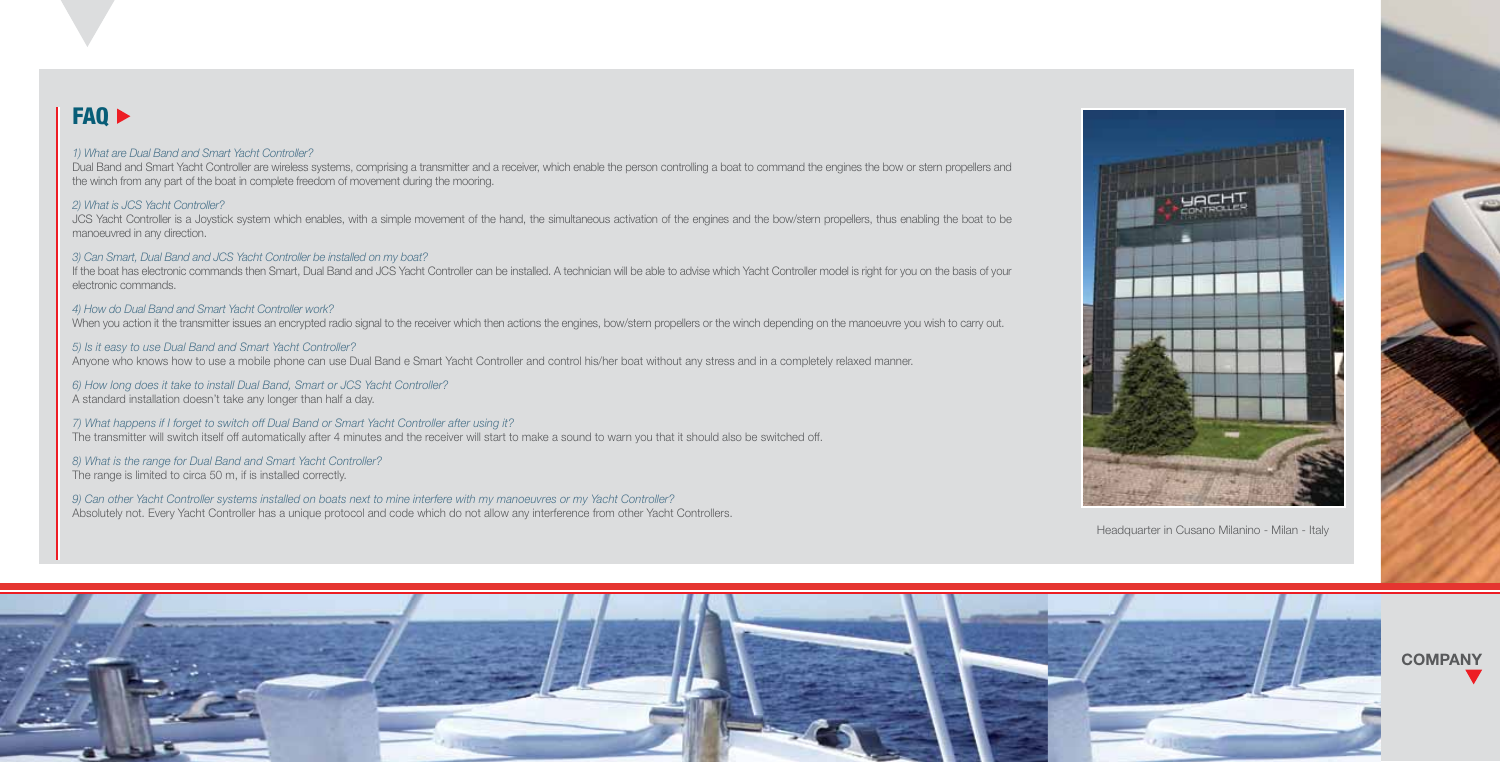## The history of Yacht Controller

Yacht Controller, recognised by national and international patents, originated in 1999 when the first prototype was developed to compensate for the absence in the nautical market of a remote control system that could enable a boat to be berthed without assistance. After 4 years of continuous development Yacht Controller was officially launched at the 2002 Genoa Boat Show, and aroused immediate interest. Its launch slogan was "everyone's dream is to move freely from bow to stern without having to stay at the helm." This dream has already come true for thousands of enthusiastic users all over the world.

The ability to manoeuvre a boat on your own, and moor it with the greatest of ease, controlling and correcting its position at all times in complete safety, has made Yacht Controller an essential aid for many owners of yachts of all sizes from 28' to over 150'.

In the 2004 Yacht Controller won the NMMA Innovation Award for the "best technological innovation" at the Miami Boat Show. In line with our company philosophy, which aims to continuously innovate with new products, was launched the **Yacht Controller** DUAL BAND model

Now with the new Yacht Controller **SMART** version it's possible to have 5 functions also on a single band unit. With the **Joystick JCS** manoeuvring will be easy, intuitive and stress free – even from the dashboard.

The different versions of **Yacht Controller** can be installed on most of electronic controls currently on the market, and are designed to work with all inbuilt safety systems, to ensure the safety and reliability of the installed controls.

JCS is available alongside the famous DUAL BAND and SMART radio controllers and may be used on its own or along with them. Here are some of the main features:

- EASE OF USE: with the simple movement of your hand you can action the engines, stern or bow propellers. AUTOMATIC MODE: engines and thrusters will be used at the same time to facilitate even less experienced
- boat users for mooring.
- MANUAL MODE: you will have the possibility to manage the mooring manoeuvres yourself and activate the thrusters along with the engines or separately.
- JCS PANEL: equipped with an LCD screen that can be seen in sunlight which shows the functions that are active during the manoeuvre. Commands the lowering /raising of the anchor. Visualises the diagnostics and other information.

## Technical specifications

- Power supply 12/24 V
- Components IP 67
- Three-axis joystick with two buttons, for separate activation of bow and stern thrusters
- ◆ LCD display visible in sunlight, indicating:
	- AUTO/MAN operating mode

Synoptic panel for activations

**Configuration** 

Language

Diagnostics and many other features

| <b>Options</b>                                                              |
|-----------------------------------------------------------------------------|
| Management of stern thruster                                                |
| Management of 2 anchor windlasses                                           |
| Management of SSS (secure sail system) for<br>assisted anchor retrieval     |
| Integration with YC wireless Dual Band or Smart                             |
| Management of acceleration with different settings<br>(only digital models) |

Up to 5 stations





JCS

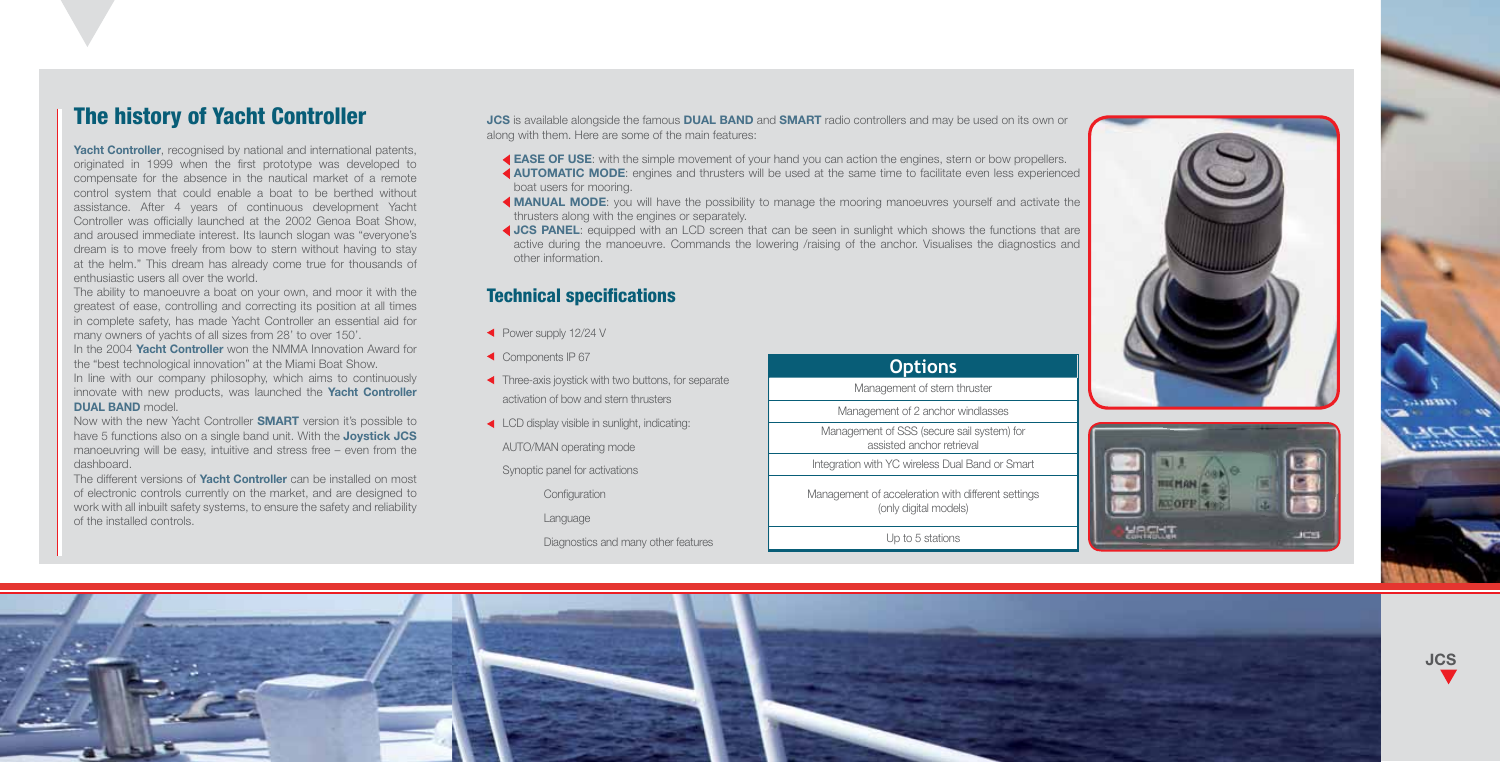## JOYSTICK CONTROL SYSTEM  $\blacktriangleright$

Yacht Controller JCS can be used alone or integrated with the popular and UNIQUE wireless remote control mooring systems, Yacht Controller DUAL BAND and/or Yacht Controller SMART. With a simple movement of the hand, the Joystick JCS allows simultaneous operation of the motors and of the bow and stern thrusters, enabling you to moor and move the boat in any direction simply, without risk and danger, precisely and with total ease.

Yacht Controller JCS is very easy to install, with no difficult, invasive and costly work in the engine room; moreover, it does not require cables to be installed along the length of the boat but, after identifying the type of electronic throttle control installed on board, it is installed rapidly in proximity of the control station selected, either on the flybridge or in the saloon. Moreover, if the boat is already equipped with a Yacht Controller SMART or a Yacht Controller DUAL BAND system, it can be installed simply by attaching a connector to the receiver already installed aboard. Unlike other joysticks present on the market, Yacht Controller JCS offers maximum flexibility thanks to its automatic and manual modes.

In automatic mode, the motors and the thrusters are used simultaneously to facilitate mooring manoeuvres even for those with less sailing experience. In manual mode, the thrusters can be activated as required, both together with the motors or separately, for better control of the manoeuvre you wish to perform.

Yacht Controller JCS is also the only one equipped with a control panel with LCD screen, also visible in sunlight, which has a clear and practical design of the boat with indication of motors and thrusters, showing you exactly what is activated in the manoeuvres being performed. The JCS panel can be used to configure the various operating modes, select language, units of measurement, accurate diagnostics and many other features. With throttle controls equipped with digital protocol, it can be used to manage acceleration, with different settings depending on the percentage of acceleration selected and its supply time.

If the windlass (single or double) option is present, the weighing/lowering function with chain counter can be controlled from the JCS panel. It can also be integrated with the function SSS (Secure Sail System) developed by MZ Electronic, which allows retrieval at standard speed during weighing of the anchor up to the last 3 metres of chain, subsequently slowing down progressively to retrieve the anchor at minimum speed.

This prevents the risk of damage and protects the windlass from harmful jerking that can cause breakage. System will stop anchor when totally weighed.

The YC JCS joystick is all this: another valid and essential aid for managing your boat, designed for you by Yacht Controller.



**JCS** 



\* Items-prototypes not sold



**HISTORY**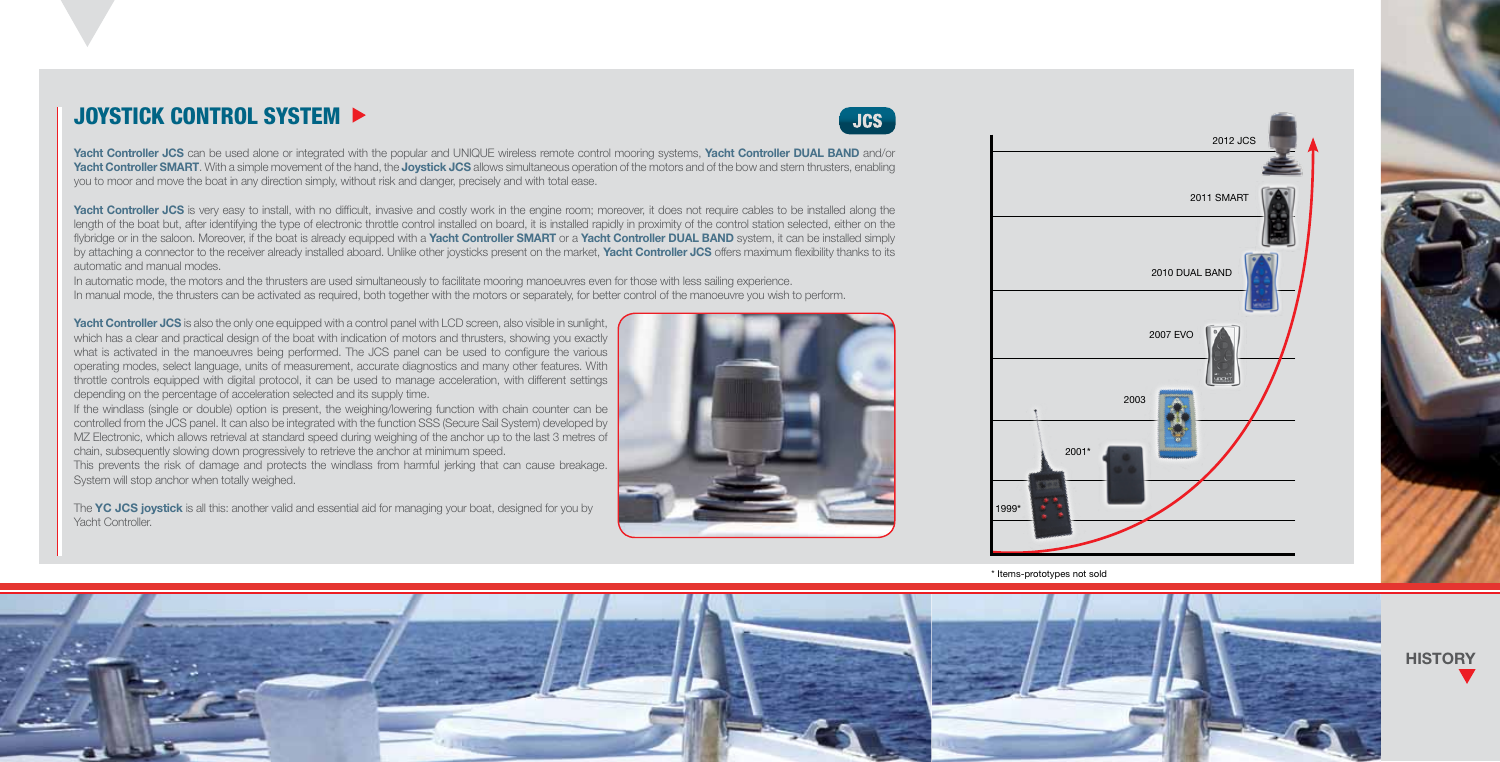## Mooring and other manoeuvres

#### *Yacht Controller simplifies any mooring manoeuvre*

As boat owners or boat watchers we've all seen arguments about incorrect manoeuvres, due to communication difficulties between the helm and the crew carrying out the manouvres, sometimes damaging our own boat or someone else's - and sometimes harming people. But with Yacht Controller, all these problems belong to the past. From anywhere on the boat you will be able to carry out forward, reverse and lateral movements simply by operating a series of rocker switches that control both engines, the bow and stern thrusters, and the anchor winch.

#### *Dropping anchor is easy with Yacht Controller.*

Because you can stand in the bow when dropping anchor, you can check the seabed and make sure there are no other anchors nearby. You can control the rate of descent of your anchor by running out the chain with the engine in reverse, and thus get a more secure grip on the bottom.

When weighing anchor, again you can control the boat from the bow, and manoeuvre correctly so as to reduce the load on the winch, whilst being able to see that you have not fouled any other anchor cables.



## Technical specifications

- Transmitter power: 3 batteries 1.5V type AAA (LR03).
- **Transmission and low battery indicator LEDs.**
- Transmission power: 5mW (50 metres max).
- Receiver power: 12V DC or 24V DC  $\pm$  5% max.
- **Transmitter protection to IP68.**
- Transmitter dimensions (mm):  $122 \times 69 \times 42$ .
- Receiver dimensions (mm):  $180 \times 170 \times 75$ .
- ◆ Colours: blue or grey.
- **Easy integration with Joystick JCS**



| <b>Yacht Controller DUAL BAND versions</b> |               |                                                                          |  |  |
|--------------------------------------------|---------------|--------------------------------------------------------------------------|--|--|
| 2-channels version                         | TX+RX 07/02/N | control of port & starboard engines                                      |  |  |
| 3-channels version                         | TX+RX 07/02/A | control of port & starboard engines and anchor winch                     |  |  |
|                                            | TX+RX 07/03/N | control of port & starboard engines and bow thruster                     |  |  |
| 4-channels version                         | TX+RX 07/03/A | control of port & starboard engines, anchor winch, bow thruster          |  |  |
|                                            | TX+RX 07/04/N | control of port & starboard engines and bow & stern thrusters            |  |  |
| 5-channels version                         | TX+RX 07/04/A | control of port & starboard engines, bow & stern thrusters, anchor winch |  |  |

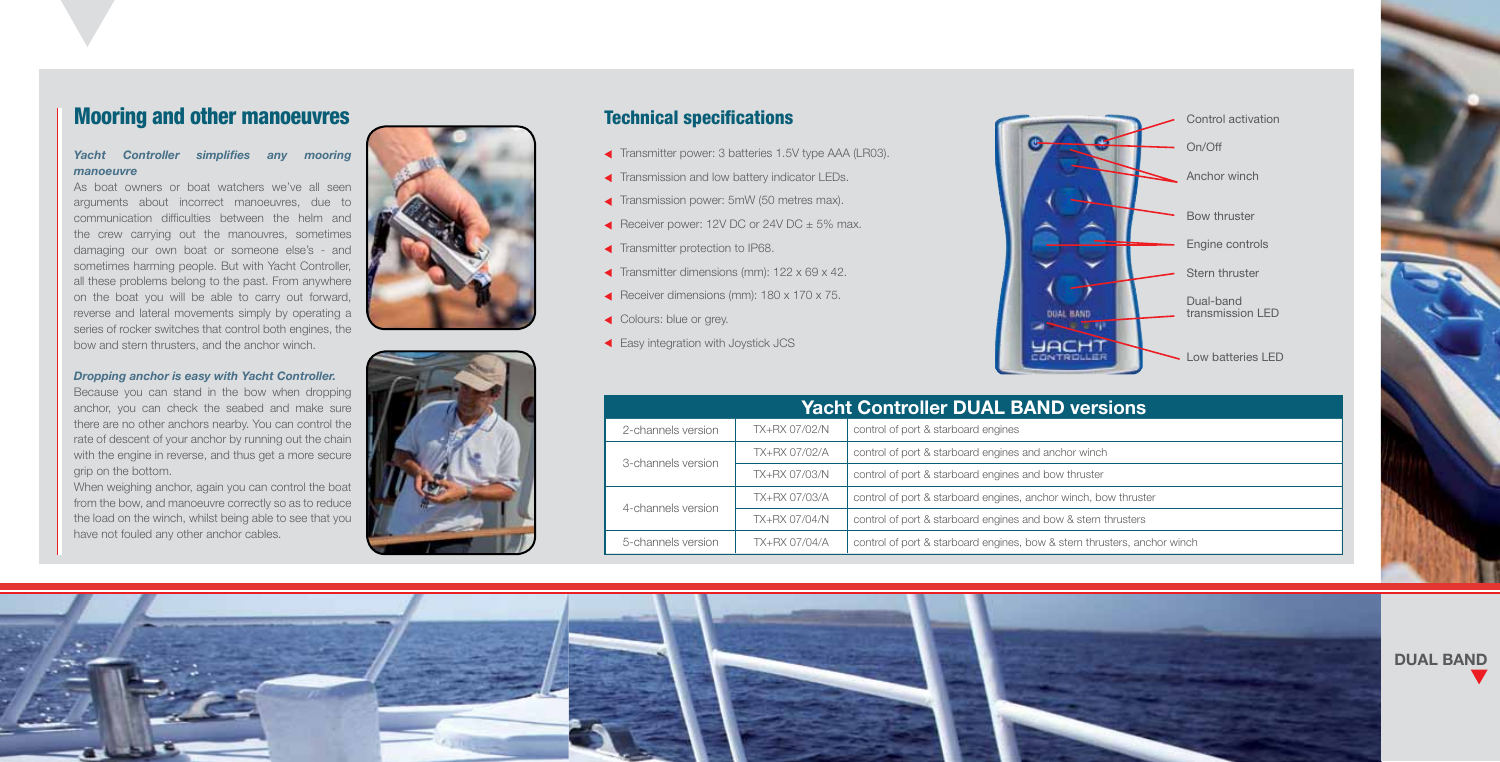## Yacht Controller DUAL BAND



The Yacht Controller DUAL BAND model is the latest technological advance in the field of remote wireless controls for boat mooring. Technologically even more advanced than the original patented Yacht Controller model, the DUAL BAND version has finally left behind its many imitators.

By operating on two completely separate frequency bands, the **Yacht Controller DUAL BAND** model makes your mooring procedure even safer than before, by eliminating external interference from any nearby unscreened devices that do not comply with the legal requirements for wireless transmissions. When your receiver is turned on, a switch on the transmitter handset gives you full control over the mooring operations. The special silicone membrane switches are robust enough to withstand more than 200,000 movements. The transmitter is waterproof and will float if dropped overboard.

The new **DUAL BAND** receiver is a technological revolution. It features the following improvement:

- A double receiver operating on two separate frequency bands, ensuring perfect operation even when there is external interference or when either of the two bands is out of service.
- A multiprocessor structure (a central CPU with a microprocessor for each function) that gives you two levels of control over each function, making unintended commands impossible to execute should anything go wrong.
- Double relays for each command output, preventing unintended activation.
- A modular design that can be easily modified to add new functions. If you change your boat you won't need to buy a new Yacht Controller. You simply replace an internal card and can continue to operate your new boat with different controls.
- LEDs on the front of the receiver unit confirm that the electronics are operating correctly, tell you which commands are being activated, and provide details of any malfunctions.
- A beeper warns you should you lose connection to the transmitter, signals the various states of operation, and has an alarm to advise you of any malfunction.



When you are mooring offshore or in ports without mooring posts, it will no longer be a problem to tie to a buoy or pontoon. You can do everything yourself from the stern, without needing to work out what others are shouting to you from the foredeck.

#### *With Yacht Controller, you won't need a stern winch.*

When mooring with Yacht Controller, you only need to fix your line to the bollard, positioning the boat about two metres further forward than usual and then briefly reversing the engines so that you can wrap the line round the bollard without any effort. By not needing to install a stern winch you will almost recoup the cost of your Yacht Controller.





#### *Yacht Controller is useful in many other situations.*

When docking at a filling station, for instance, your work is far easier, because you can control the boat from the stern, the bow or the sides and you get a clear view of the whole situation, enabling you to carry out the correct manoeuvres without risking pointless collisions.

Mooring with JCS will be easy and intuitive. With the movement of the joystick the boat will move in the direction you want it to. You will therefore be able to carry out approaches, translations, precise mooring and veer tightly with just a movement of your hand. Wait for an offer to confirm all of this.



MOORING